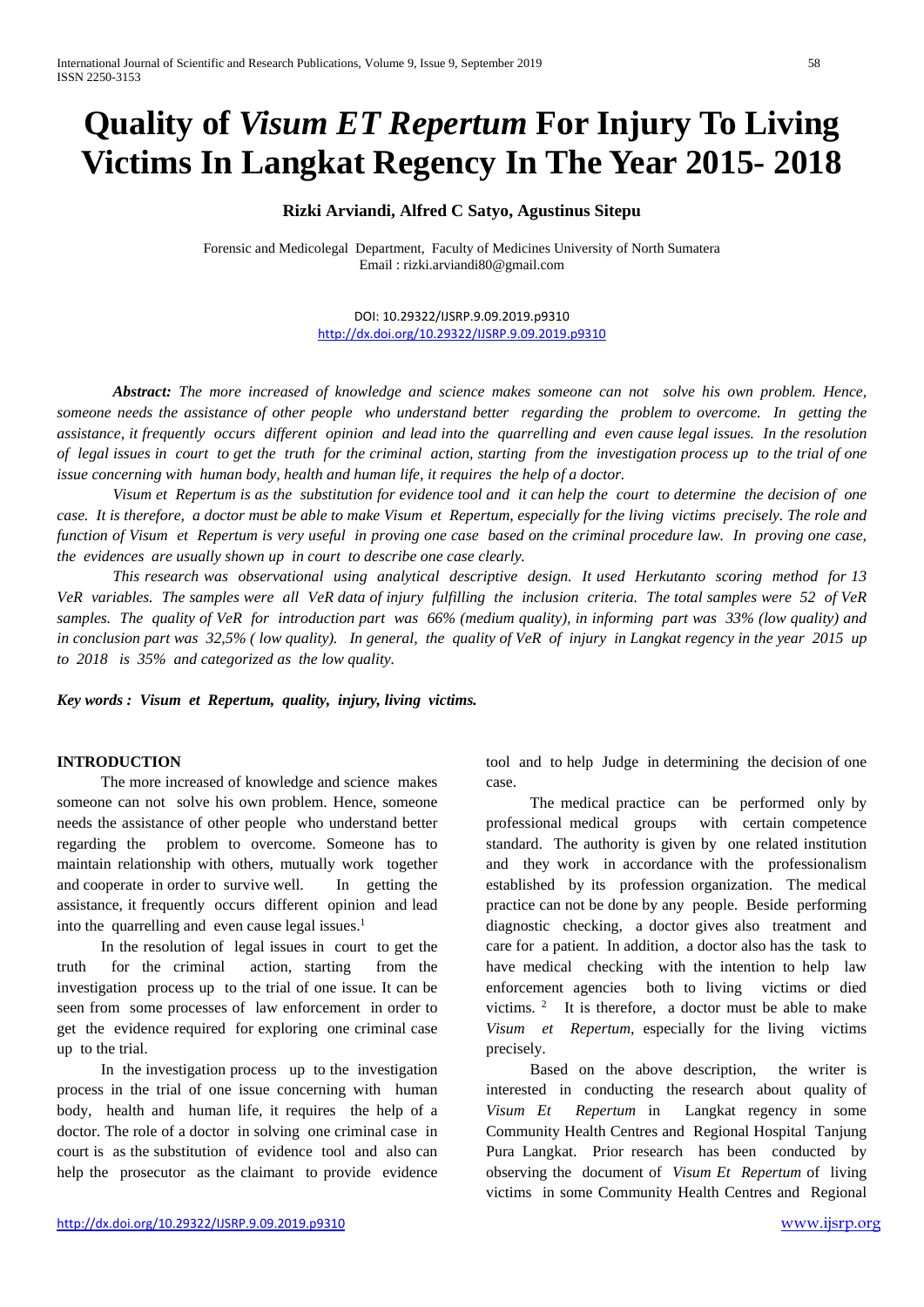Hospital Tanjung Pura Langkat. From some examples of *Visum et Repertum*, it can be known that it is inappropriate with the writing of *Visum et Repertum* Herkutanto Scoring.

The data about description and research about quality of *Visum et Repertum* for injury to living victims in Langkat regency have not been published. Based on the consideration, the writer tries to make a research entitled "QUALITY OF *VISUM ET REPERTUM* FOR INJURY TO LIVING VICTIMS IN LANGKAT REGENCY IN THE YEAR 2015- 2018 ".

 *Visum et Repertum* has 5 (five) basic frame consisting of :

### **1. Opening**

On this part, actually the word "**opening"** is not found, but we see the words "**Pro Justitia".** Doctor must realize that all letters are considered legitimate in the court if the letter is made on stamped paper. However, it will be as the hindrance for a doctor if every visum is made on the stamped paper. Based on the guidance referring to post regulation, *Pro-Justitia* on the top of visum is considered legitimate and it is similar to stamped paper.

#### **2. Introduction**

On this part, the word "introduction" is not found. This part consists of 3 (three) main components namely doctor as checker, investigator as the person who asks for the checking and victim/the suspected.

#### **3. Checking/Results of Checking**

This is as the most important part from visum, because anything found and seen by doctor are written. It is as evidence tool in the form of report which is called as *Visum et Repertum*. The results of checking in this part must be objectively reported. On this part, doctor writes down type of injure, region of injure, size of injure, distance of injure from mid line of body and/or from certain anatomical point.

#### **4. Conclusion**

For visum users, this is as the most important part because doctor is expected to make conclusion regarding any abnormality in the victim according to his speciality. On the injured victim, there should be description about type of injure, type of violence, cause-effect relationship from the abnormality, level of injure qualification, period time of treated and the cure expectation.

## **5. Closing**

This part does not have title and it contains standard sentence stating "Thus, this *Visum et Repertum* is made truly based on my speciality and remembering the oath according to the Criminal Procedure

#### **RESEARCH METHOD**

This is observational research using analytical descriptive method with restrospective approach to the data of *Visum et Repertum* for injury to living victims in Langkat regency in the year 2015- 2018.

The population in this research were *Visum et Repertum* for injury to living victims made by doctors in 6 (six) Community Health Centre Units in Langkat regency and Regional Hospital Tanjung Pura. The samples were the part of selected population using total sampling method.

The collected data were based on the element of VeR variables obtained from the document of VeR issued in Langkat regency in the year 2015- 2018 using Herkuanto scoring method. The scoring was done to the elements of 13 (thirteen) variables using three measuring scales, namely : 0.1 and 2. The better of the quality of one variable, the higher is the score obtained (in this case, the highest value is 2).

### **RESULTS AND DISCUSSION**

The results of research conducted on 16-31 July 2019 in Regional Hospital of Tanjung Pura and 6 Community Health Centre units in Langkat regency regarding the writing of *Visum et repertum* for injury to living victims during the period 1 January 2015 up to 31 December 2018, it is obtained the data of *Visum et Repertum* and it is proved with the document of *Visum et Repertum* using total sampling for 52 (fifty two) cases.

#### **1. Quality of VeR for injury in introductory part**

The quality in introductory part of *Visum et Repertum* for injury to living victims in Langkat regency in the period 1 January 2015 up to 31 December 2018 can be seen in the table 1.

| structure                                            |                                                                 | score       |  |  |
|------------------------------------------------------|-----------------------------------------------------------------|-------------|--|--|
| VeR                                                  | The elements to assess                                          | <b>Mean</b> |  |  |
| in the period 1 January 2015 up to 31 December 2018. |                                                                 |             |  |  |
|                                                      | <i>Repertum</i> for injury to living victims in Langkat regency |             |  |  |

**Table 1.** The quality in introductory part of *Visum et* 

| structure    | The elements to assess | score                       |
|--------------|------------------------|-----------------------------|
| Introductory | Checking place         | 0.75                        |
| part         | Checking time          | 1.81                        |
|              | Victim data            | $\mathcal{D}_{\mathcal{L}}$ |
|              | Investigator data      | 1.06                        |
|              | Doctor's checker data  |                             |
| Total mean   |                        | 1.32                        |
| score        |                        |                             |

The value of quality in introductory part  $=$  (1.32 x) 1/2) x 100%= 66%. From the result of research to *Visum et Repertum* (VeR) for injury to living victims in Langkat regency in the period 1 January 2015 up to 31 December 2018, it is obtained the quality of *Visum et Repertum*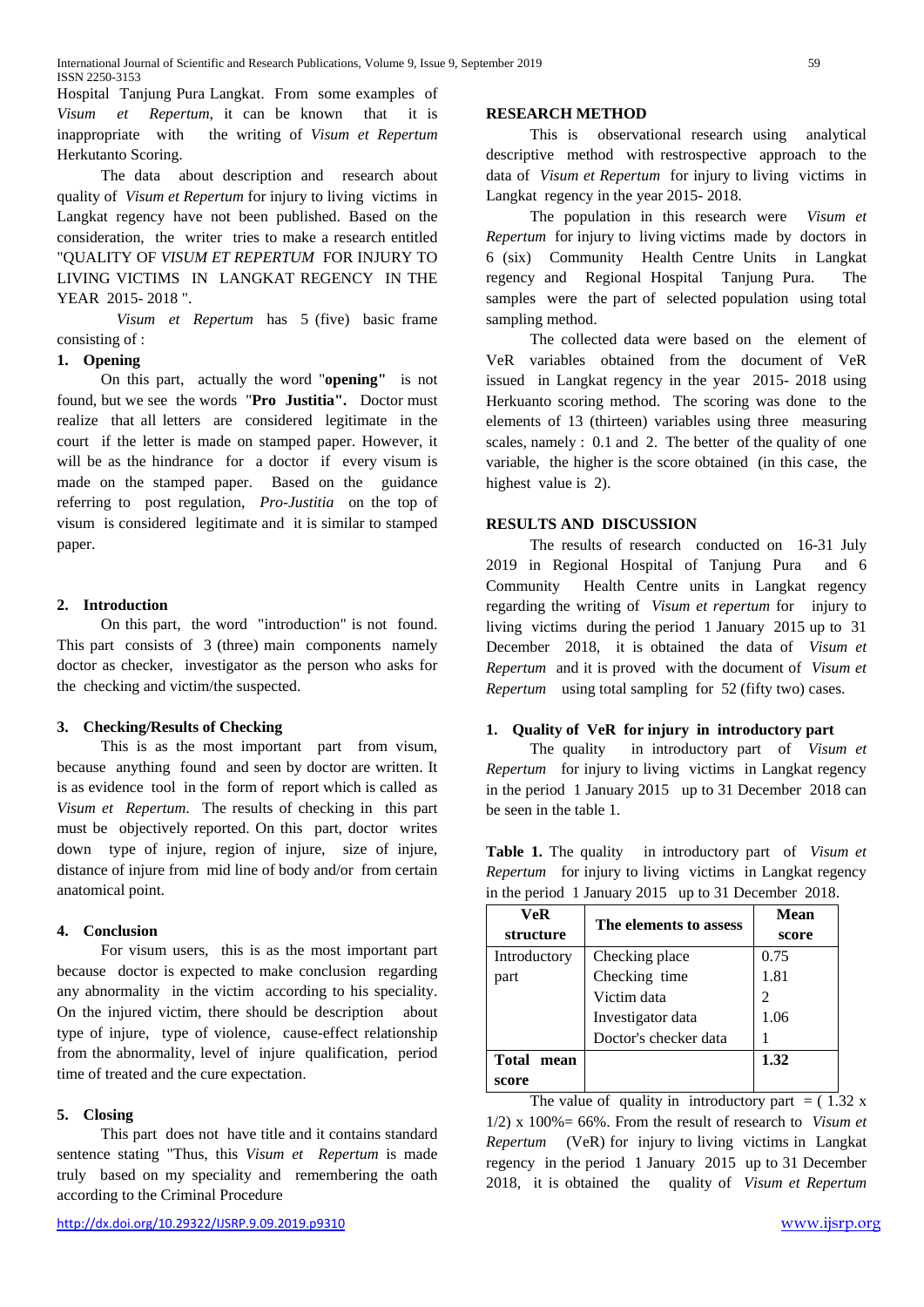(VeR) for injury in introductory part is 66% and categorized medium quality.

#### **2. Quality of VeR for injury in description part**

The quality in description part from *Visum et Repertum* for injury to living victims in Langkat regency in the period 1 January 2015 up to 31 December 2018 can be seen in table 2.

**Table 2.** The quality in description part from *Visum et Repertum* for injury to living victims in Langkat regency in the period 1 January 2015 up to 31 December 2018

| <b>VeR</b> structure | The elements to | <b>Mean score</b> |
|----------------------|-----------------|-------------------|
|                      | assess          |                   |
| Description part     | Anamnese        | 0                 |
|                      | Vital signs     |                   |
|                      | Injure area     | 1,88              |
|                      | Injure          | 1,02              |
|                      | characteristics | 1,09              |
|                      | Injure size     |                   |
|                      | Treatment, Cure |                   |
| <b>Total</b><br>mean |                 | 0,66              |
| score                |                 |                   |

The value of quality in description part =  $(0.66 \text{ x})$ 5/10) x 100% =33%. From the result of research to *Visum et Repertum* (VeR) for injury to living victims in Langkat regency in the period 1 January 2015 up to 31 December 2018, it is obtained the quality of *Visum et Repertum* (VeR) for injury in description part is 33% and categorized low quality.

## **3. Quality of VeR for injury in conclusion part**

The quality in conclusion part from *Visum et Repertum* for injury to living victims in Langkat regency in the period 1 January 2015 up to 31 December 2018 can be seen in table 3.

**Table 3.** The quality in conclusion part from *Visum et Repertum* for injury to living victims in Langkat regency in the period 1 January 2015 up to 31 December 2018

| <b>VeR</b> structure | The elements to       | <b>Mean score</b> |  |
|----------------------|-----------------------|-------------------|--|
|                      | assess                |                   |  |
| Conclusion part      | Injure<br>and<br>type | 1,31              |  |
|                      | rigidity              |                   |  |
|                      | Injure                |                   |  |
|                      | qualification         |                   |  |
| <b>Total</b><br>mean |                       | 0,65              |  |
| score                |                       |                   |  |

The value of quality in conclusion part =  $(0.65 \text{ x})$ 8/16) x 100% =32,5%. From the result of research to *Visum et Repertum* (VeR) for injury to living victims in Langkat regency in the period 1 January 2015 up to 31 December 2018, it is obtained the quality of Visum et Repertum (VeR) for injury in conclusion part is 32,5% and categorized low quality.

# **4. Quality of VeR for injury to living victims**

The quality in conclusion part from *Visum et Repertum* for injury to living victims in Langkat regency in the period 1 January 2015 up to 31 December 2018 can be seen in table 4.

**Table 4.** The quality from *Visum et Repertum* for injury to living victims in Langkat regency in the period 1 January 2015 up to 31 December 2018

| <b>VeR</b> structure | <b>Mean</b> | Quality | <b>Total</b> |
|----------------------|-------------|---------|--------------|
|                      | Score       |         | score        |
| Introductory         | 1,32        |         | 1,31         |
| part                 | 0,66        | 5       | 3,32         |
| Description          | 0,65        | 8       | 5,07         |
| part                 |             |         |              |
| Conclusion           |             |         |              |
| part                 |             |         |              |
| <b>Total score</b>   |             |         | 9.71         |

The value of quality to *Visum et Repertum* (VeR) for injury =  $(9,71/28) \times 100\% = 35\%$ .

From the result of research to *Visum et Repertum* (VeR) for injury to living victims in Langkat regency in the period 1 January 2015 up to 31 December 2018, it is obtained the quality of *Visum et Repertum* (VeR) for injury to living victims is 35% and categorized low quality.

As the quality of *Visum et Repertum* is categorized low quality, it has the effect on legal enforcement leading into less precise on case disclosure.

## **CONCLUSIONS AND SUGGESTIONS**

Based on results of research obtained from the data of *Visum et Repertum* for injury in Langkat regency in the period 31 December 2018 up to 31 December 2018 for 52 (fifty two) cases, it can be concluded that :

- a. The quality of *Visum et Repertum* for injury to living victims in Langkat regency in the period 1 January 2015 up to 31 December 2018, it is obtained the quality of *Visum et Repertum* in introductory part for 66% meaning medium quality.
- b. The quality of *Visum et Repertum* for injury to living victims in Langkat regency in the period 1 January 2015 up to 31 December 2018, it is obtained the quality of *Visum et Repertum* in description part for 33% meaning low quality.
- c. The quality of *Visum et Repertum* for injury to living victims in Langkat regency in the period 1 January 2015 up to 31 December 2018, it is obtained the quality of *Visum et Repertum* in conclusion part for 32,5% meaning low quality.
- d. Finally, the quality of *Visum et Repertum* for injury to living victims in Langkat regency in the period 1 January 2015 up to 31 December 2018, it is obtained the quality of *Visum et Repertum* for injury, namely 35% meaning low quality.